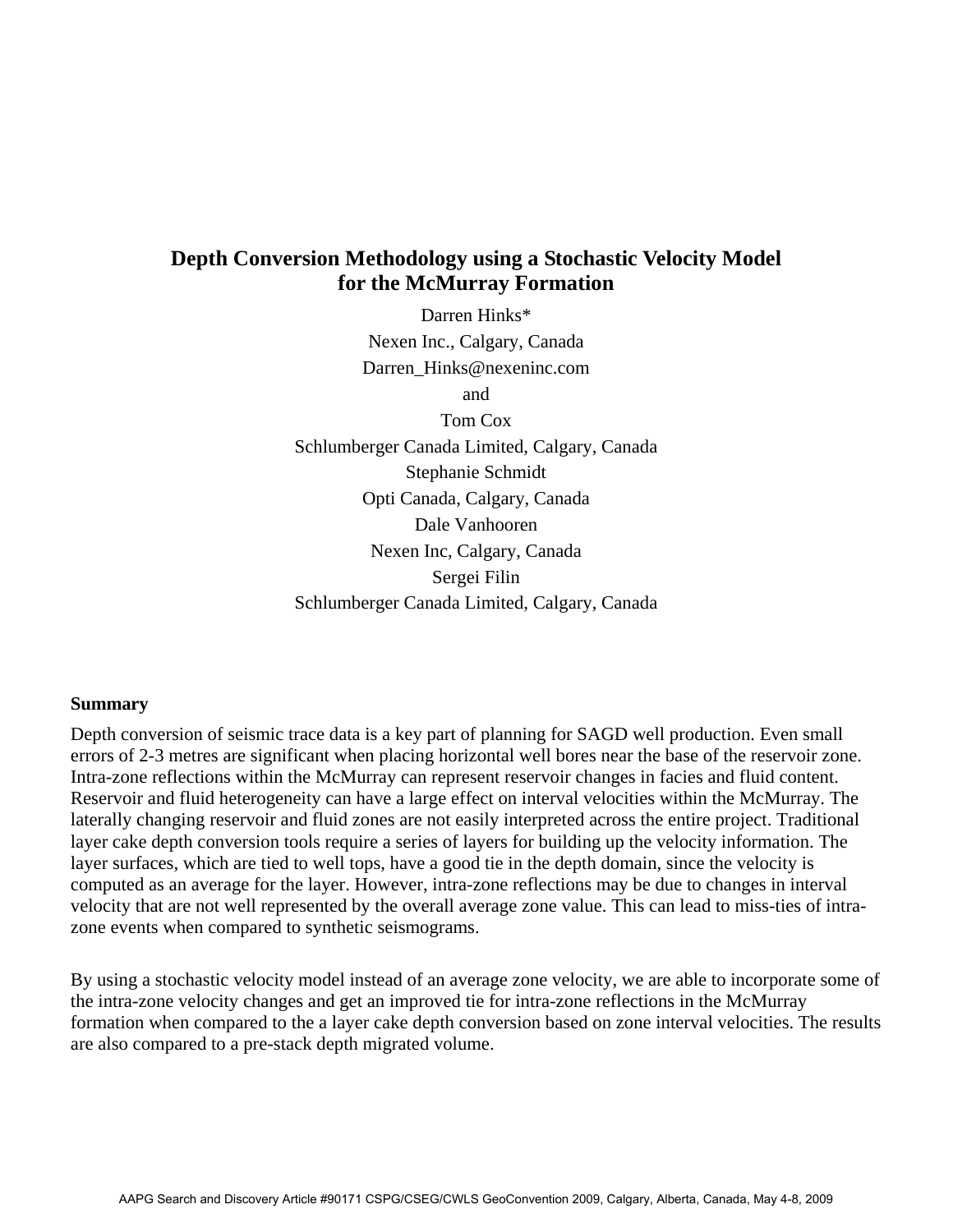## **Introduction**

When planning a SAGD operation, the positioning of the horizontal well pairs is critical. The injecting and producing well pair is placed near the base of the reservoir zone and needs to avoid a structural contact of bitumen over water while minimizing stranded pay. 3D seismic data is shot and interpreted to guide the positioning of the SAGD pairs. Accurate depth conversion of the seismic data is required for the ideal positioning of the horizontal well pairs.

SAGD development areas have abundant data control through the extensive core holes that are drilled to characterize the reservoir. Even with this extensive well control, infill wells and horizontals often encounter events a few metres from the expected depths due to reservoir and fluid heterogeneity. Depth conversion of the time seismic is often performed using layer cake velocity models where the velocities for each zone are extracted from the time/depth relationships (TDR) of the core holes. The time/depth relationships are generated through the tying of synthetic seismograms. Pre-stack depth migration (PSDM) processing is another depth conversion tool. PSDM has the advantage of being able to focus the seismic events which post processing depth conversion is not able to do. Data is added each drilling season with new core holes and producing pairs themselves. As a result of the continuing data acquisition, the interpreter requires an easily updatable, reproducible and quick depth conversion technique that can be applied as the new tie positions are received.

Traditionally depth conversion using the TDR data set will extract interval or average velocity functions from the TDR and use these to assign velocity surfaces to key zones for depth conversion. Well tops in the core holes are used to calibrate the velocities and/or resultant depth surfaces to the known depths. This layered velocity model is then used to convert the seismic trace data to depth. While the resultant depth converted volume ties well at the calibrated surfaces defining the zones of the model, events internal to the zones do not always appear to tie the logs as they should.

This paper looks at a depth conversion technique using a stochastic velocity model determined from the well TDRs. Localized velocity changes due to fluids or reservoir can be incorporated. This technique allows more "velocity structure" to be incorporated into the velocities of the zones. The results are compared with more traditional depth conversion techniques.

## **Method**

The same data set of TDR information from synthetic ties is used to create a velocity model that not only varies laterally around the layers, but has a fit tighter to the TDR data vertically within the layers. The following steps are used to create a stochastic velocity model from the TDR data set.

- 1. Compute the average velocity from the Time/Depth relationships for the wells
- 2. Create a 3-dimensional cellular grid over the zones of interest using the key surfaces to guide the layering in the model.
- 3. Distribute the average velocity data through the 3-dimensional cellular grid using geostatistical techniques.
- 4. Produce a velocity model for depth conversion from the time surfaces, well tops and 3-dimensional velocity distribution.

The resultant velocity model is used for depth conversion of the seismic trace data. The results are compared with depth conversion from a layer cake model and the pre-stack depth migration. Synthetic